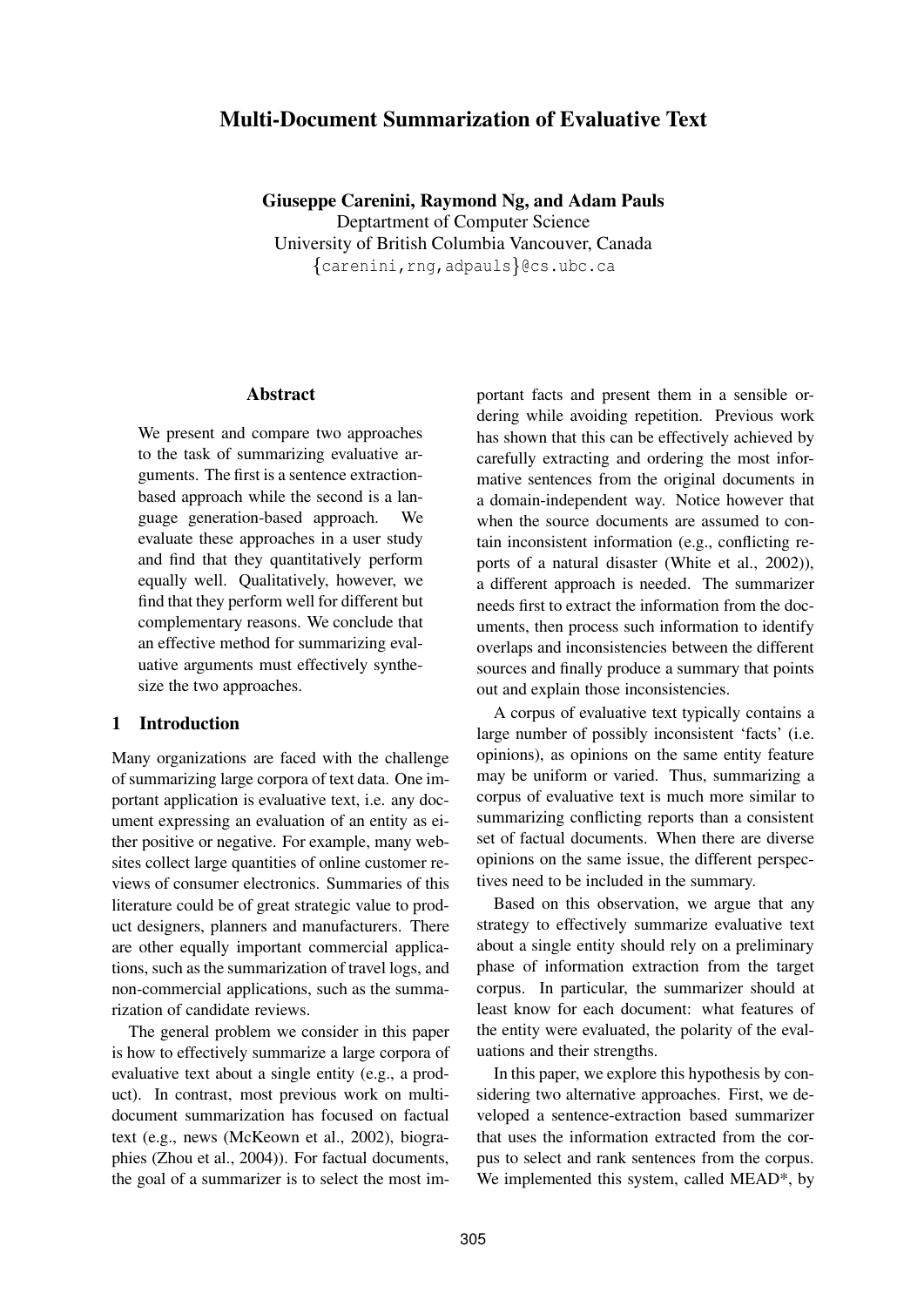adapting MEAD (Radev et al., 2003), an opensource framework for multi-document summarization. Second, we developed a summarizer that produces summaries primarily by generating language from the information extracted from the corpus. We implemented this system, called the Summarizer of Evaluative Arguments (SEA), by adapting the Generator of Evaluative Arguments (GEA) (Carenini and Moore, expected 2006) a framework for generating user tailored evaluative arguments.

We have performed an empirical formative evaluation of MEAD\* and SEA in a user study. In this evaluation, we also tested the effectiveness of human generated summaries (HGS) as a topline and of summaries generated by MEAD without access to the extracted information as a baseline. The results indicate that SEA and MEAD\* quantitatively perform equally well above MEAD and below HGS. Qualitatively, we find that they perform well for different but complementary reasons. While SEA appears to provide a more general overview of the source text, MEAD\* seems to provide a more varied language and detail about customer opinions.

### **2 Information Extraction from Evaluative Text**

#### **2.1 Feature Extraction**

Knowledge extraction from evaluative text about a single entity is typically decomposed into three distinct phases: the determination of features of the entity evaluated in the text, the strength of each evaluation, and the polarity of each evaluation. For instance, the information extracted from the sentence *"The menus are very easy to navigate but the user preference dialog is somewhat difficult to locate."* should be that the "menus" and the "user preference dialog" features are evaluated, and that the "menus" receive a very positive evaluation while the "user preference dialog" is evaluated rather negatively.

For these tasks, we adopt the approach described in detail in (Carenini et al., 2005). This approach relies on the work of (Hu and Liu, 2004a) for the tasks of strength and polarity determination. For the task of feature extraction, it enhances earlier work (Hu and Liu, 2004c) by mapping the extracted features into a hierarchy of features which describes the entity of interest. The resulting mapping reduces redundancy and provides conceptual organization of the extracted features.

| Camera          | Image                   |  |
|-----------------|-------------------------|--|
| Lens            | Image Type              |  |
| Digital Zoom    | <b>TIFF</b>             |  |
| Optical Zoom    | JPEG                    |  |
| .               | $\cdots$                |  |
| Editing/Viewing | Resolution              |  |
| Viewfi nder     | <b>Effective Pixels</b> |  |
| $\cdots$        | Aspect Ratio            |  |
| Flash           | $\cdots$                |  |
| .               |                         |  |

Figure 1: Partial view of *UDF* taxonomies for a digital camera.

Before continuing, we shall describe the terminology we use when discussing the extracted knowledge. The features evaluated in a corpus of reviews and extracted by following Hu and Liu's approach are called Crude Features.

$$
CF = \{cf_j\} \quad j = 1...n
$$

For example, crude features for a digital camera might include "picture quality", "viewfinder", and "lens". Each sentence  $s_k$  in the corpus contains a set of evaluations (of crude features) called  $eval(s_k)$ . Each evaluation contains both a polarity and a strength represented as an integer in the range  $[-3, -2, -1, +1, +2, +3]$  where  $+3$  is the most positive possible evaluation and  $-3$  is the most negative possible evaluation.

There is also a hierarchical set of possibly more abstract user-defined features  $<sup>1</sup>$ </sup>

$$
UDF = \{udf_i\} \ i = 1...m
$$

See Figure 1 for a sample *UDF*. The process of hierarchically organizing the extracted features produces a mapping from *CF* to *UDF* features (see (Carenini et al., 2005) for details). We call the set of crude features mapped to the user-defined feature  $udf_i$   $map(udf_i)$ . For example, the crude features "unresponsiveness", "delay", and "lag time" would all be mapped to the *ud f* "delay between shots".

For each  $cf_j$ , there is a set of polarity and strength evaluations  $ps(cf_i)$  corresponding to each evaluation of  $cf_j$  in the corpus. We call the set of polarity/strength evaluations directly associated with *ud f<sup>i</sup>*

$$
PS_i = \bigcup_{cf_j \in map(udf_i)} ps(cf_j)
$$

The total set of polarity/strength evaluations associated with  $udf_i$ , including its descendants, is

<sup>&</sup>lt;sup>1</sup>We call them here user-defined features for consistency with (Carenini et al., 2005). In this paper, they are not assumed to be and are not in practice defi ned by the user.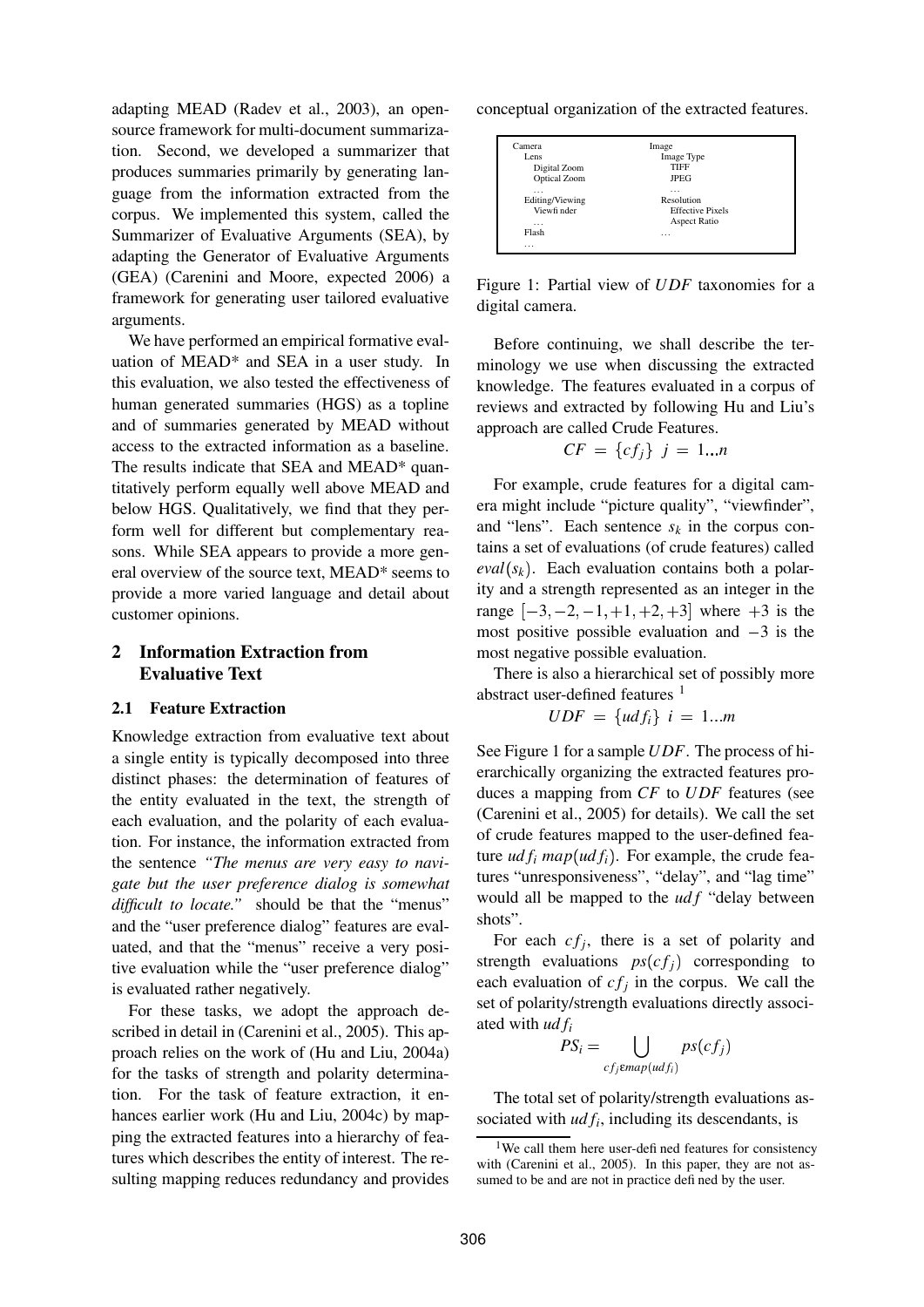$$
TPS_i = PS_i \bigcup \left\{ \bigcup_{\substack{udf_k \in desc(udf_i)}} PS_k \right\}
$$

where  $desc(udf_i)$  refers to all descendants of  $udf_i$ .

### **3 MEAD\*: Sentence Extraction**

Most modern summarization systems use sentences extracted from the source text as the basis for summarization (see (Nat, 2005b) for a representative sample). Extraction-based approaches have the advantage of avoiding the difficult task of natural language generation, thus maintaining domain-independence because the system need not be aware of specialized vocabulary for its target domain. The main disadvantage of extractionbased approaches is the poor linguistic coherence of the extracted summaries.

Because of the widespread and well-developed use of sentence extractors in summarization, we chose to develop our own sentence extractor as a first attempt at summarizing evaluative arguments. To do this, we adapted MEAD (Radev et al., 2003), an open-source framework for multidocument summarization, to suit our purposes. We refer to our adapted version of MEAD as MEAD\*. The MEAD framework decomposes sentence extraction into three steps: (i) *Feature Calculation*: Some numerical feature(s) are calculated for each sentence, for example, a score based on document position and a score based on the TF\*IDF of a sentence. (ii) *Classification*: The features calculated during step (i) are combined into a single numerical score for each sentence. (iii) *Reranking*: The numerical score for each sentence is adjusted relative to other sentences. This allows the system to avoid redundancy in the final set of sentences by lowering the score of sentences which are similar to already selected sentences.

We found from early experimentation that the most informative sentences could be accurately determined by examining the extracted *CFs*. Thus, we created our own sentence-level feature based on the number, strength, and polarity of*CFs* extracted for each sentence.

$$
CF\_sum(s_k) = \sum_{ps_i \in eval(s_k)} |ps_i|
$$

During system development, we found this measure to be effective because it was sensitive to the number of *CFs* mentioned in a given sentence as well as to the strength of the evaluation for each *CF*. However, many sentences may have the same *CF*\_sum score (especially sentences which contain an evaluation for only one *CF*). In such cases, we used the MEAD  $3.07<sup>2</sup>$  centroid feature as a 'tie-breaker'. The centroid is a common feature in multidocument summarization (cf. (Radev et al., 2003), (Saggion and Gaizauskas, 2004)).

At the reranking stage, we adopted a different algorithm than the default in MEAD. We placed each sentence which contained an evaluation of a given *CF* into a 'bucket' for that *CF*. Because a sentence could contain more than one *CF*, a sentence could be placed in multiple buckets. We then selected the top-ranked sentence from each bucket, starting with the bucket containing the most sentences (largest  $|ps(cf_j)|$ ), never selecting the same sentence twice. Once one sentence had been selected from each bucket, the process was repeated<sup>3</sup>. This selection algorithm accomplishes two important tasks: firstly, it avoids redundancy by only selecting one sentence to represent each *CF* (unless all other *CFs* have already been represented), and secondly, it gives priority to *CFs* which are mentioned more frequently in the text.

The sentence selection algorithm permits us to select an arbitrary number of sentences to fit a desired word length. We then ordered the sentences according to a primitive discourse planning strategy in which the most general *CF* (i.e. the *CF* mapped to the topmost node in the *UDF*) is discussed first. The remaining sentences were then ordered according to a depth-first traversal of the *UDF* hierarchy. In this way, general features are followed immediately by their more specific children in the hierarchy.

### **4 SEA: Natural Language Generation**

The extraction-based approach described in the previous section has several disadvantages. We already discussed problems with the linguistic coherence of the summary, but more specific problems arise in our particular task of summarizing a corpus of evaluative text. Firstly, sentence extraction does not give the reader any explicit information about of the distribution of evaluations, for example, how many users mentioned a given fea-

<sup>2</sup>The centroid calculation requires an IDF database. We constructed an IDF database from several corpora of reviews and a set of stop words.

<sup>&</sup>lt;sup>3</sup>In practice the process would only be repeated in summaries long enough to contain sentences for each *CF*, which is very rare.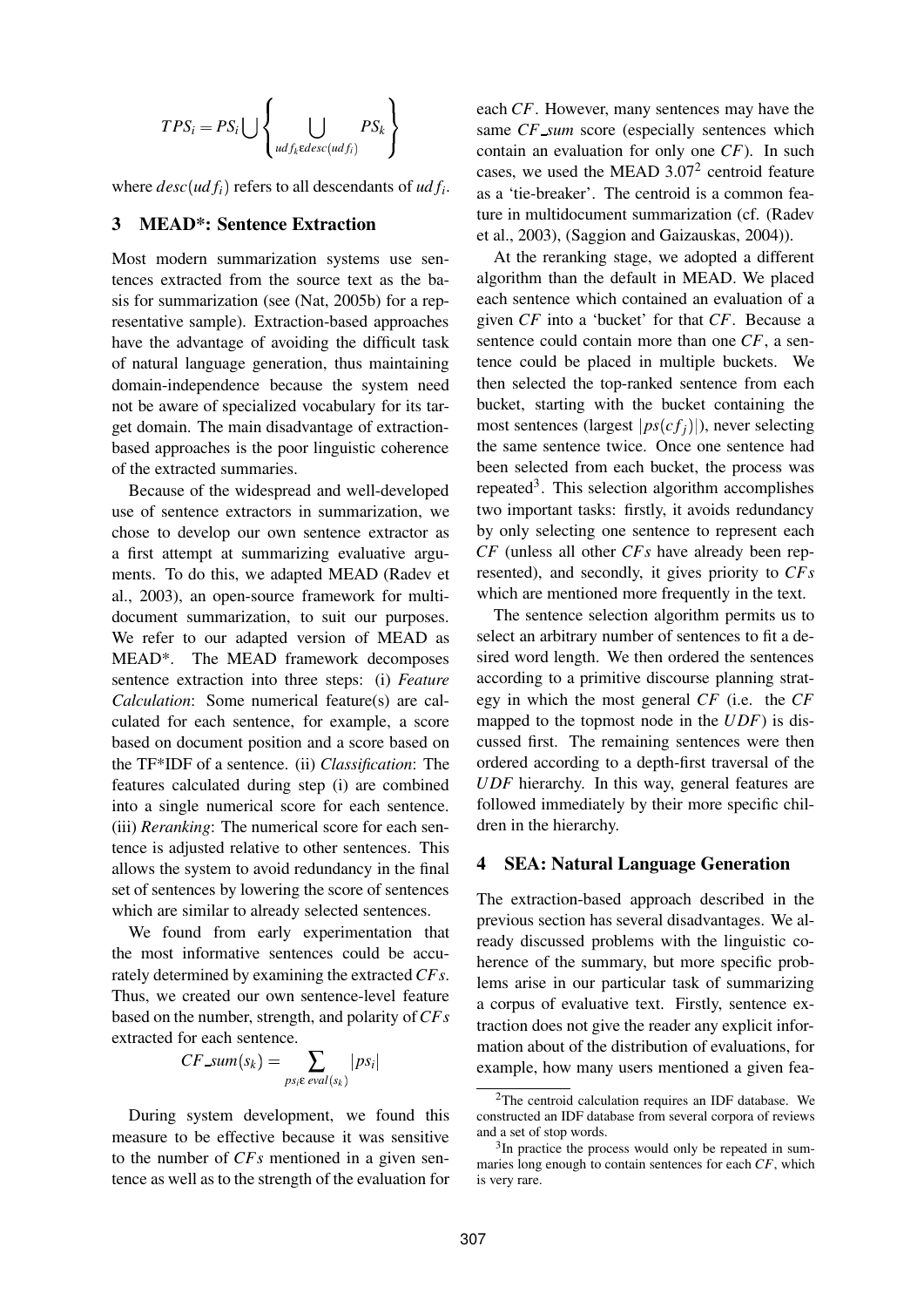ture and whether user opinions were uniform or varied. It also does not give an aggregate view of user evaluations because typically it only presents one evaluation for each *CF*. It may be that a very positive evaluation for one*CF* was selected for extraction, even though most evaluations were only somewhat positive and some were even negative.

We thus also developed a system, SEA, that presents such information in generated natural language. This system calculates several important characteristics of the source corpus by aggregating the extracted information including the *CF* to *UDF* mapping. We first describe these characteristics and then discuss their presentation in natural language.

#### **4.1 Aggregation of Extracted Information**

In order to provide an aggregate view of the evaluation expressed in a corpus of evaluative text a summarizer should at least determine: (i) which features of the evaluated entity were most 'important' to the users (ii) some aggregate of the user opinions for the important features (iii) the distribution of those opinions and (iv) the reasons behind each user opinion. We now discuss each of these aspects in detail.

#### **4.1.1 Feature Selection**

We approach the task of selecting the most 'important' features by defining a 'measure of importance' for each feature of the evaluated entity. We define the 'direct importance' of a feature in the *UDF* as

$$
dir\_moi(udf_i) = \sum_{ps_k \in PS_i} |ps_k|^2
$$

where by 'direct' we mean the importance derived only from that feature and not from its children. This metric produces high scores for features which either occur frequently in the corpus or have strong evaluations (or both). This 'direct' measure of importance, however, is incomplete, as each non-leaf node in the *UDF* effectively serves a dual purpose. It is both a feature upon which a user might comment and a category for grouping its sub-features. Thus, a non-leaf node should be important if either its children are important or the node itself is important (or both). To this end, we have defined the total measure of importance  $moi( udf<sub>i</sub> )$  as

$$
\begin{cases}\n\begin{aligned}\ndir\_mo(udf_i) & ch(udf_i) = 0 \\
[\alpha \, dir\_mo(udf_i) + \\
(1 - \alpha) \sum_{udf_k \in ch(udf_i)} moi(udf_k)] & \text{otherwise}\n\end{aligned}\n\end{cases}
$$

where  $ch(udf_i)$  refers to the children of  $udf_i$  in the hierarchy and  $\alpha$  is some real parameter in the range  $[0.5, 1]$ . In this measure, the importance of a node is a combination of its direct importance and of the importance of its children. The parameter  $\alpha$  may be adjusted to vary the relative weight of the parent and children. We used  $\alpha = 0.9$  for our experiments. This setting resulted in more informative summaries during system development.

In order to perform feature selection using this metric, we must also define a selection procedure. The most obvious is a simple greedy selection – sort the nodes in the *UDF* by the measure of importance and select the most important node until a desired number of features is included. However, because a node derives part of its 'importance' from its children, it is possible for a node's importance to be dominated by one or more of its children. Including both the child and parent node would be redundant because most of the information is contained in the child. We thus choose a dynamic greedy selection algorithm in which we recalculate the importance of each node after each round of selection, with all previously selected nodes removed from the tree. In this way, if a node that dominates its parent's importance is selected, its parent's importance will be reduced during later rounds of selection. This approach mimics the behaviour of several sentence extractionbased summarizers (e.g. (Schiffman et al., 2002; Saggion and Gaizauskas, 2004)) which define a metric for sentence importance and then greedily select the sentence which minimizes similarity with already selected sentences and maximizes informativeness.

#### **4.1.2 Opinion Aggregation**

We approach the task of aggregating opinions from the source text in a similar fashion to determining the measure of importance. We calculate an 'orientation' for each *UDF* by aggregating the polarity/strength evaluations of all related *CFs* into a single value. We define the 'direct orientation' of a *UDF* as the average of the strength/polarity evaluations of all related *CFs*

$$
dir\_ori(udf_i) = avg_{ps_k \in PS_i} ps_k
$$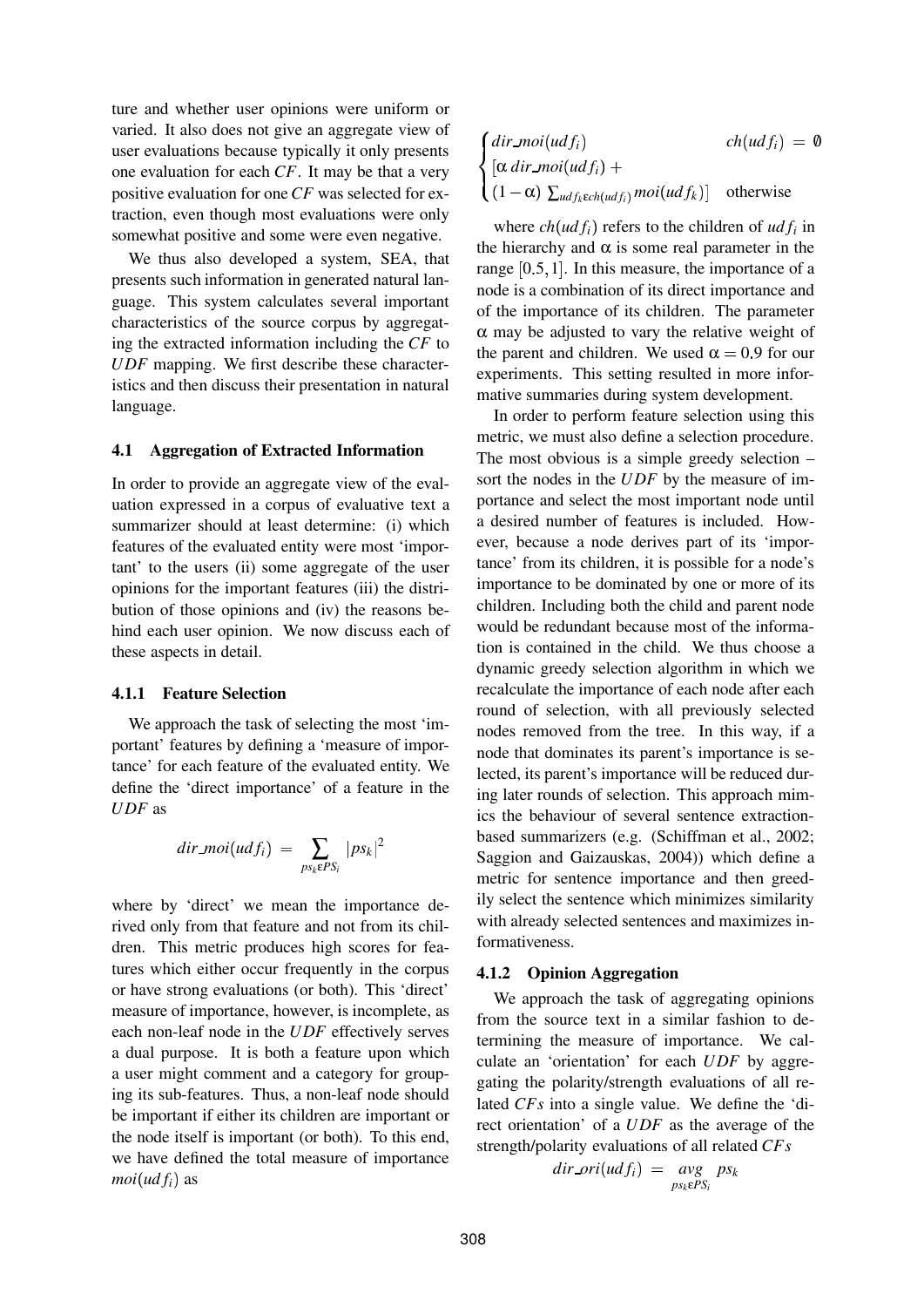As with our measure of importance, we must also include the orientation of a feature's children in its orientation. Because a feature in the *UDF* conceptually groups its children, the orientation of a feature should include some information about the orientation of its children. We thus define the total orientation *ori*  $(udf_i)$  as

$$
\begin{cases}\ndir\_ori(udf_i) & ch(udf_i) = 0 \\
[\alpha \, dir\_ori(udf_i) + (1 - \alpha) \, avg_{udf_kech(udf_i)} ori(udf_k)] & \text{otherwise}\n\end{cases}
$$

This metric produces a real number between  $-3$ and  $+3$  which serves as an aggregate of user opinions for a feature. We use the same value of  $\alpha$  as in  $\text{moi}(udf_i)$ .

#### **4.1.3 Distribution of Opinions**

Communicating user opinions to the reader is not simply a matter of classifying each feature as being evaluated negatively or positively – the reader may also want to know if all users evaluated a feature in a similar way or if evaluations were varied. We thus also need a method of determining the modality of the distribution of user opinions. We calculate the sum of positive polarity/strength evaluations (or negative if  $ori(ud f_i)$  is negative) for a node and its children as a fraction of all polarity/strength evaluations

$$
\frac{\sum_{v_i \in \{ps_k \in TPS_i | signum(ps_k) = signum(cri(ud_f))\}} |v_i|}{\sum_{v_i \in TPS_i} |v_i|}
$$

 If this fraction is very close to 0.5, this indicates an almost perfect split of user opinions on that features. So we classify the feature as 'bimodal' and we report this fact to the user. Otherwise, the feature is classified as 'unimodal', i.e. we need only to communicate one aggregate opinion to the reader.

## **4.2 Generating Language: Adapting the Generator of Evaluative Arguments (GEA)**

The first task in generating a natural language summary from the information extracted from the corpus is content selection. This task is accomplished in SEA by the feature selection strategy described in Section 4.1.1. After content selection, the automatic generation of a natural language summary involves the following additional tasks (Reiter and Dale, 2000): (i) structuring the content by ordering and grouping the selected content elements as well as by specifying discourse relations

(e.g., supporting vs. opposing evidence) between the resulting groups; (ii) microplanning, which involves lexical selection and sentence planning; and (iii) sentence realization, which produces English text from the output of the microplanner. For most of these tasks, we have adapted the Generator of Evaluative Arguments (GEA) (Carenini and Moore, expected 2006), a framework for generating user tailored evaluative arguments. For lack of space we cannot discuss the details here. These are provided on the online version of this paper, which is available at the first author's Web page. That version also includes a detailed discussion of related and future work.

### **5 Evaluation**

We evaluated our two summarizers by performing a user study in which four treatments were considered: SEA, MEAD\*, human-written summaries as a topline and summaries generated by MEAD (with all options set to default) as a baseline.

### **5.1 The Experiment**

Twenty-eight undergraduate students participated in our experiment, seven for each treatment. Each participant was given a set of 20 customer reviews randomly selected from a corpus of reviews. In each treatment three participants received reviews from a corpus of 46 reviews of the Canon G3 digital camera and four received them from a corpus of 101 reviews of the Apex 2600 Progressive Scan DVD player, both obtained from Hu and Liu (2004b). The reviews from these corpora which serve as input to our systems have been manually annotated with crude features, strength, and polarity. We used this 'gold standard' for crude feature, strength, and polarity extraction because we wanted our experiments to focus on our summary and not be confounded by errors in the knowledge extraction phase.

The participant was told to pretend that they work for the manufacturer of the product (either Canon or Apex). They were told that they would have to provide a 100 word summary of the reviews to the quality assurance department. The purpose of these instructions was to prime the user to the task of looking for information worthy of summarization. They were then given 20 minutes to explore the set of reviews.

After 20 minutes, the participant was asked to stop. The participant was then given a set of in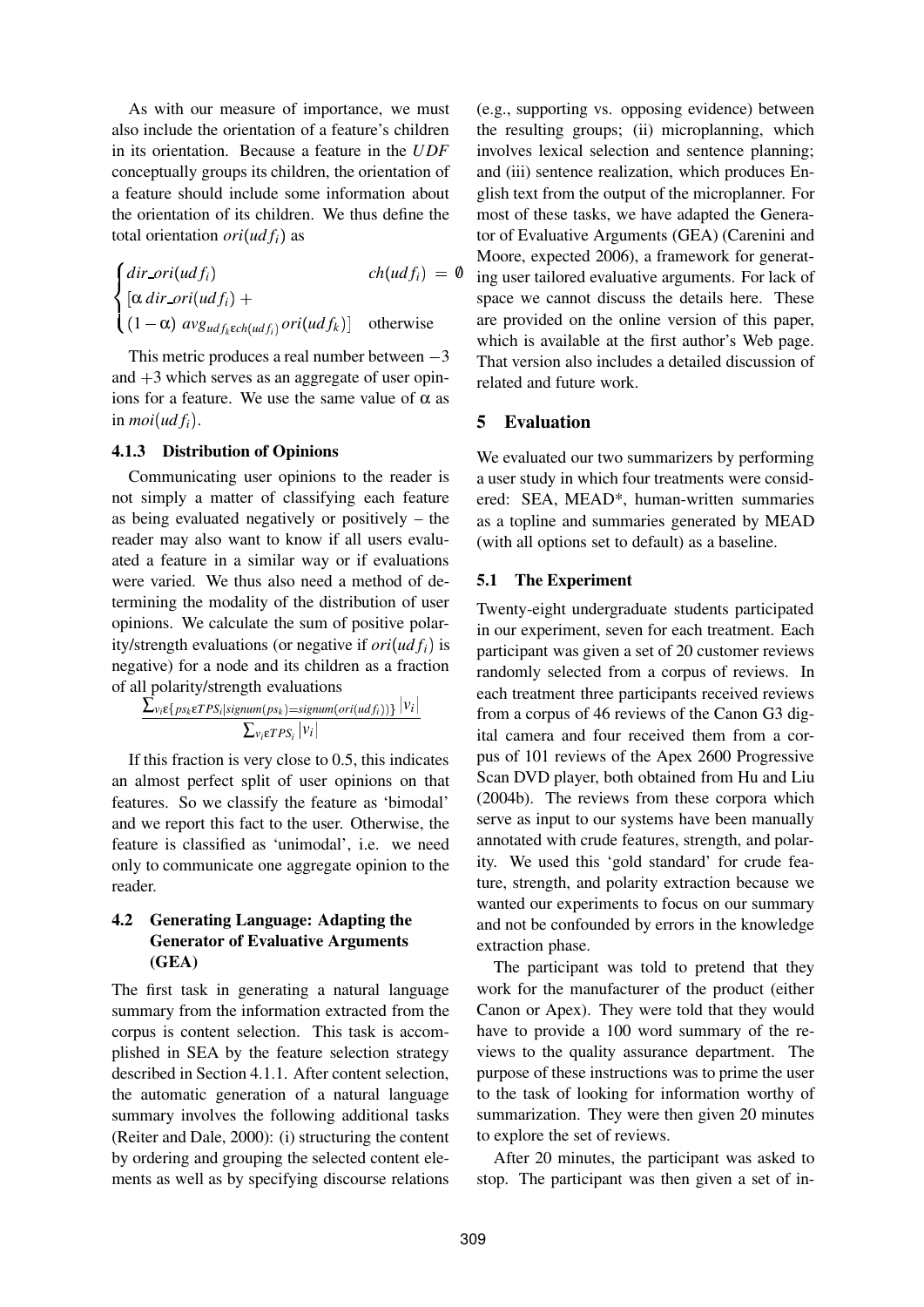structions which explained that the company was testing a computer-based system for automatically generating a summary of the reviews s/he has been reading. S/he was then shown a 100 word summary of the 20 reviews generated either by MEAD, MEAD\*, SEA, or written by a human  $4$ . Figure 2 shows four summaries of the same 20 reviews, one of each type.

In order to facilitate their analysis, summaries were displayed in a web browser. The upper portion of the browser contained the text of the summary with 'footnotes' linking to reviews on which the summary was based. For MEAD and MEAD\*, for each sentence the footnote pointed to the review from which the sentence had been extracted. For SEA and human-generated summaries, for each aggregate evaluation the footnote pointed to the review containing a sample sentence on which that evaluation was based. In all summaries, clicking on one of the footnotes caused the corresponding review to be displayed in which the appropriate sentence was highlighted.

Once finished, the participant was asked to fill out a questionnaire assessing the summary along several dimensions related to its effectiveness. The participant could still access the summary while s/he worked on the questionnaire.

Our questionnaire consisted of nine questions. The first five questions were the SEE linguistic well-formedness questions used at the 2005 Document Understanding Conference (DUC) (Nat, 2005a). The next three questions were designed to assess the content of the summary. We based our questions on the Responsive evaluation at DUC 2005; however, we were interested in a more specific evaluation of the content that one overall rank. As such, we split the content into the following three separate questions:

- (Recall) *The summary contains all of the information you would have included from the source text.*
- (Precision) *The summary contains no information you would NOT have included from the source text.*
- (Accuracy) *All information expressed in the summary accurately reflects the information contained in the source text.*

The final question in the questionnaire asked the participant to rank the overall quality of the summary holistically.

#### **5.2 Quantitative Results**

Table 1 consists of two parts. The first top half focuses on linguistic questions while the second bottom half focuses on content issues. We performed a two-way ANOVA test with summary type as rows and the question sets as columns. Overall, it is easy to conclude that MEAD\* and SEA performed at a roughly equal level, while the baseline MEAD performed significantly lower and the Human summarizer significantly higher ( $p < .001$ ). When individual questions/categories are considered, there are few questions that differentiate between MEAD\* and SEA with a p-value below 0.05. The primary reason is our small sample size. Nonetheless, if we relax the p-value threshold, we can make the following observations/hypotheses. To validate some of these hypotheses, we would conduct a larger user study in future work.

On the linguistic side, the average score suggests the ordering of:  $Human$  ${MEAD*, SEA} > MEAD$ . Both MEAD\* and SEA are also on par with the median DUC score (Nat, 2005b). On the focus question, in fact, SEA's score is tied with the Human's score, which may be a beneficial effect of the *UDF* guiding content structuring in a top-down fashion. It is also interesting to see that SEA outperforms MEAD\* on grammaticality, showing that the generative text approach may be more effective than simply extracting sentences on this aspect of grammaticality. On the other hand, MEAD\* outperforms SEA on non-redundancy, and structure and coherence. SEA's disappointing performance on structure and coherence was among the most surprising finding. One possibility is that our adaptation of GEA content structuring strategy was suboptimal or even inappropriate. We plan to investigate possible causes in the future.

On the content side, the average score suggests the ordering of:  $Human > SEA > MEAD*>$ *MEAD*. As for the three individual content questions, on the recall one, both SEA and MEAD\* were dominated by the Human summarizer. This indicates that both SEA and MEAD\* omit some features considered important. We feel that if a longer summary was allowed, the gap between the two and the Human summarizer would be narrower. The precision question is somewhat surprising in that SEA actually performs better than the Human summarizer. In general this indicates that the feature selection strategy was quite suc-

<sup>&</sup>lt;sup>4</sup>For automatically generated summaries, we generated the longest possible summary with less than 100 words.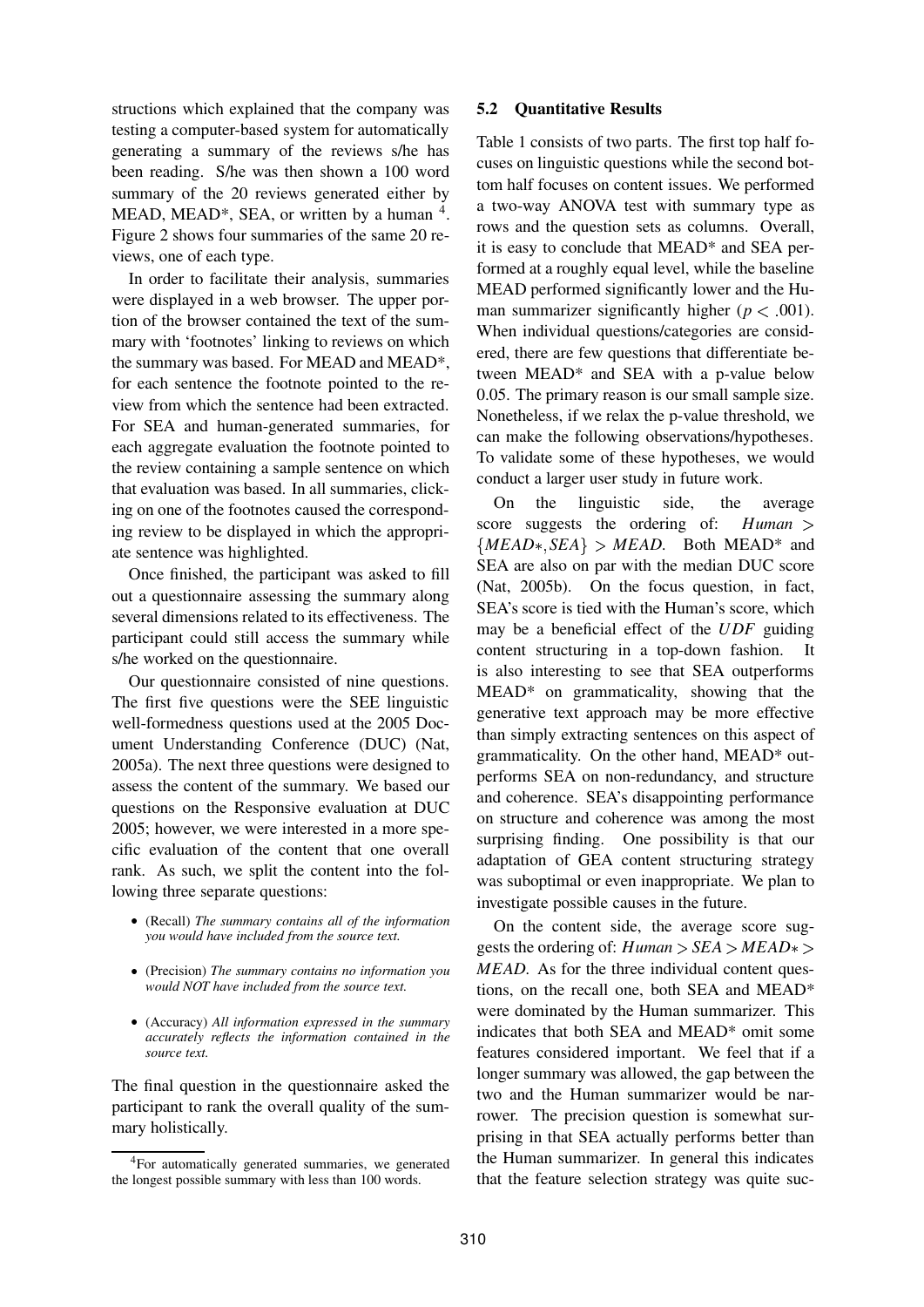**MEAD\***: Bottom line , well made camera , easy to use , very flexible and powerful features to include the ability to use external flash and lense / fi lters choices . If has a beautiful design , lots of features , very easy to use , very confi gurable and customizable , and the battery duration is amazing ! Great colors, pictures and white balance. The camera is a dream to operate in automode, but also gives tremendous fexibility in aperture priority, shutter priority , and manual modes . I 'd highly recommend this camera for anyone who is looking for excellent quality pictures and a combination of ease of use and the flexibility to get advanced with many options to adjust if you like.

**SEA**: Almost all users loved the Canon G3 possibly because some users thought the physical appearance was very good. Furthermore, several users found the manual features and the special features to be very good. Also, some users liked the convenience because some users thought the battery was excellent. Finally, some users found the editing/viewing interface to be good despite the fact that several customers really disliked the viewfi nder . However, there were some negative evaluations. Some customers thought the lens was poor even though some customers found the optical zoom capability to be excellent. Most customers thought the quality of the images was very good.

**MEAD**: I am a software engineer and am very keen into technical details of everything i buy , i spend around 3 months before buying the digital camera ; and i must say , g3 worth every single cent i spent on it . I do n't write many reviews but i 'm compelled to do so with this camera . I spent a lot of time comparing different cameras , and i realized that there is not such thing as the best digital camera . I bought my canon g3 about a month ago and i have to say i am very satisfi ed .

**Human**: The Canon G3 was received exceedingly well. Consumer reviews from novice photographers to semi-professional all listed an impressive number of attributes, they claim makes this camera superior in the market. Customers are pleased with the many features the camera offers, and state that the camera is easy to use and universally accessible. Picture quality, long lasting battery life, size and style were all highlighted in glowing reviews. One flaw in the camera frequently mentioned was the lens which partially obsructs the view through the view fi nder, however most claimed it was only a minor annoyance since they used the LCD sceen.

Figure 2: Sample automatically generated summaries.

|                         | <b>SEA</b> |      | MEAD* |      | <b>MEAD</b> |      | Human |      | <b>DUC</b> |      |      |
|-------------------------|------------|------|-------|------|-------------|------|-------|------|------------|------|------|
| Ouestion                | Avg.       | Dev. | Avg.  | Dev. | Avg.        | Dev. | Avg.  | Dev. | Med.       | Min. | Max. |
| Grammaticality          | 3.43       | 1.13 | 2.71  | 0.76 | 3.14        | 0.90 | 4.29  | 0.76 | 3.86       | 2.60 | 4.34 |
| Non-redundancy          | 3.14       | 1.57 | 3.86  | 0.90 | 3.57        | 0.98 | 4.43  | 1.13 | 4.44       | 3.96 | 4.74 |
| Referential clarity     | 3.86       | 0.69 | 4.00  | 1.15 | 3.00        | 1.15 | 4.71  | 0.49 | 2.98       | 2.16 | 4.14 |
| Focus                   | 4.14       | 0.69 | 3.71  | 1.60 | 2.29        | 1.60 | 4.14  | 0.69 | 3.16       | 2.38 | 3.94 |
| Structure and Coherence | 2.29       | 0.95 | 3.00  | 1.41 | 1.86        | 0.90 | 4.43  | 0.53 | 2.10       | 1.60 | 3.24 |
| Linguistic Average      | 3.37       | 1.19 | 3.46  | 1.24 | 2.77        | 1.24 | 4.4   | 0.74 | 3.31       | 2.54 | 4.08 |
| Recall                  | 2.33       | 1.03 | 2.57  | 0.98 | 1.57        | 0.53 | 3.57  | 1.27 |            |      |      |
| Precision               | 4.17       | 1.17 | 3.50  | 1.38 | 2.17        | 1.17 | 3.86  | 1.07 |            |      |      |
| Accuracy                | 4.00       | 0.82 | 3.57  | 1.13 | 2.57        | 1.4  | 4.29  | 0.76 | -          |      |      |
| Content Average         | 3.5        | 1.26 | 3.21  | 1.2  | 2.1         | П12  | 3.9   | 1.04 |            |      |      |
| Overall                 | 3.14       | 0.69 | 3.14  | l.21 | 2.14        | 1.21 | 4.43  | 0.79 |            |      |      |
| Macro Average           | 3.39       | 0.73 | 3.34  | 0.51 | 2.48        | 0.65 | 4.24  | 0.34 |            |      |      |

Table 1: Quantative results of user responses to our questionnaire on a scale from 1 (Strongly Disagree) to 5 (Strongly Agree).

cessful. Finally, for the accuracy question, SEA is closer to the Human summarizer than MEAD\*. In sum, recall that for evaluative text, it is very possible that different reviews express different opinions on the same question. Thus, for the summarization of evaluative text, when there is a difference in opinions, it is desirable that the summary accurately covers both angles or conveys the disagreement. On this count, according to the scores on the precision and accuracy questions, SEA appears to outperform MEAD\*.

### **5.3 Qualitative Results**

*MEAD\**: The most interesting aspect of the comments made by participants who evaluated MEAD\*-based summaries was that they rarely criticized the summary for being nothing more than a set of extracted sentences. For example, one user claimed that the summary had a "*simple sentence first, then ideas are fleshed out, and ends with a fun impact statement*". Other users, while noticing that the summary was solely quotation, still felt the summary was adequate ("*Shouldn't just copy consumers . . . However, it summarized*

#### *various aspects of the consumer's opinions* . . . ").

With regard to content, two main complaints by participants were: (i) the summary did not reflect overall opinions (e.g., included positive evaluations of the DVD player even though most evaluations were negative), and (ii) the evaluations of some features were repeated. The first complaint is consistent with the relatively low score of MEAD\* on the accuracy question.

We could address this complaint by only including sentences whose *CF* evaluations have polarities matching the majority polarity for each *CF*. The second complaint could be avoided by not selecting sentences which contain evaluations of *CFs* already in the summary.

*SEA*: Comments about the structure of the summaries generated by SEA mentioned the "coherent but robotic" feel of the summaries, the repetition of "users/customers" and lack of pronoun use, the lack of flow between sentences, and the repeated use of generic terms such as "good". These problems are largely a result of simplistic microplanning and seems to contradict SEA's disappointing performance on the structure and coherence ques